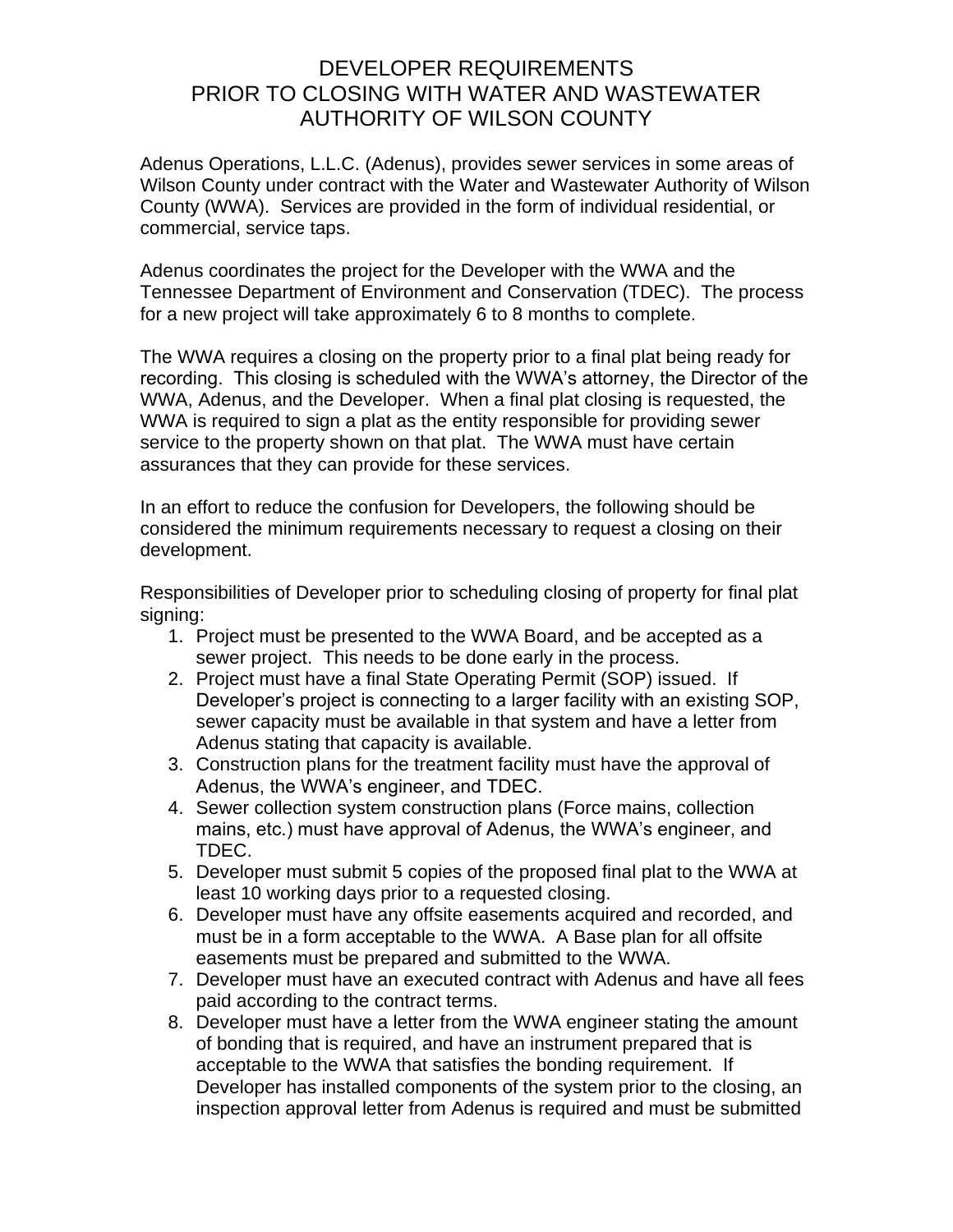to the WWA with adequate supporting information regarding existing facilities.

9. Developer must submit the Final Plat – intended for recording – to the WWA prior to the closing. This is the Final Plat that the WWA will sign for recording once the above minimum requirements have been met.

This list is intended as a guide to assist the Developer in preparing for a Final Plat closing. Other items may be required that will be noted during review by the WWA Engineer, and Adenus.

It is the Developers responsibility to ensure that WWA, WWA's engineer, and Adenus are in agreement that a closing is warranted.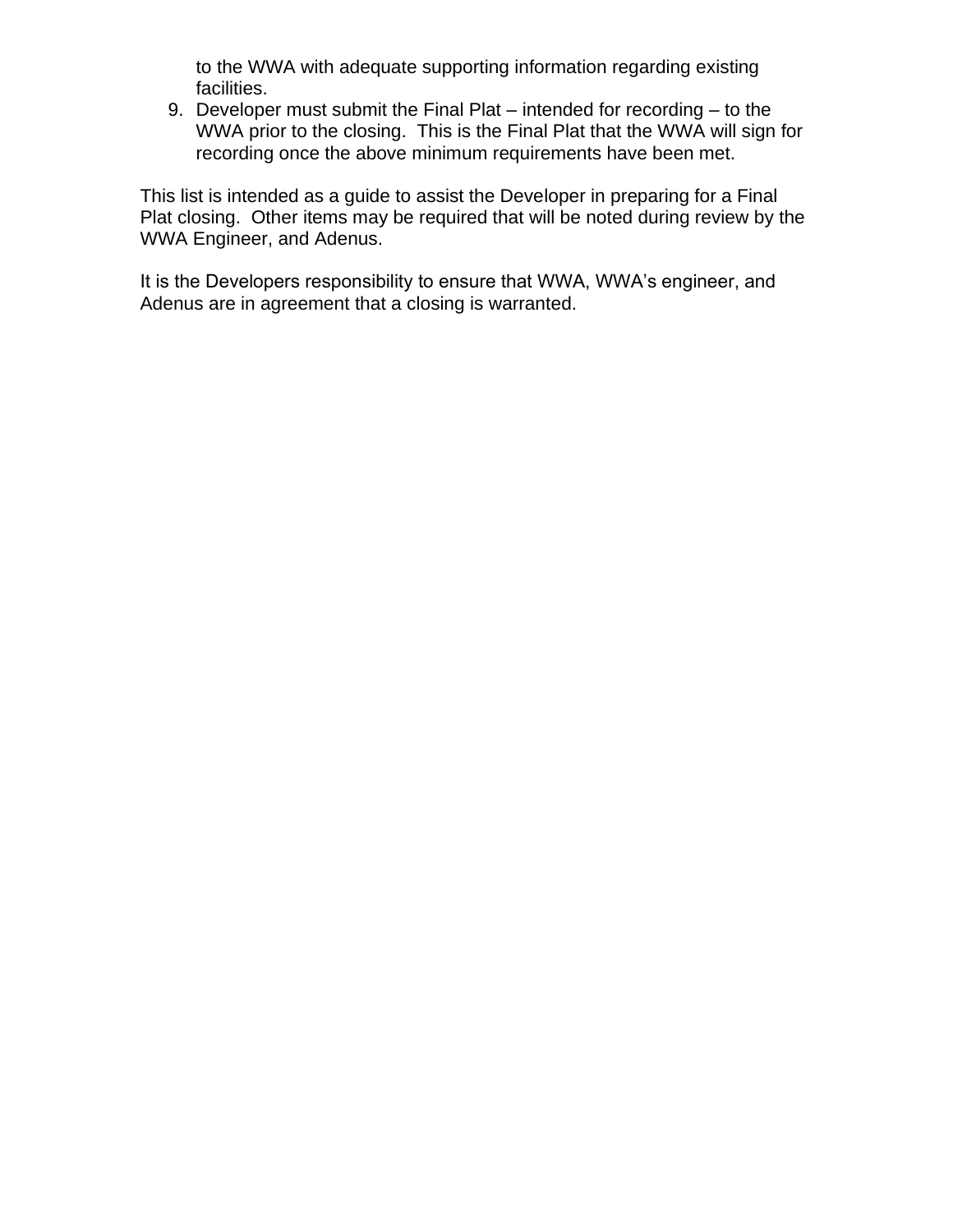### **Developer closing checklist for developments using on-site sewer treatment and disposal systems in Wilson County, TN.**

- 1. Project presented to WWA Board for acceptance (early in process) □ accepted
- 2. State Operating Permit
	- □ issued
	- $\Box$  or, Adenus letter stating capacity is available at an existing facility
- 3. Treatment system construction plans approved by:
	- □ WWA engineer
	- □ TDEC
	- □ Adenus
- 4. Sewer collection system construction plans approved by:
	- □ WWA engineer
	- □ TDEC
	- □ Adenus
- 5. 5 copies of the proposed final plat to the WWA at least 10 working days prior to a requested closing:
	- □ submitted
- 6. Offsite easements (if required)
	- $\Box$  recorded, or acquired in form acceptable to WWA
	- □ Base plan submitted
- 7. Contract with Adenus
	- □ Executed
	- $\Box$  or, ready to execute at closing with all associated fees
- 8. WWA required system bonding:
	- $\Box$  Letter from WWA stating required bonding amount
	- $\Box$  Instrument securing the required bonding in a form acceptable to the WWA
- 9. Final plat intended for recording
	- □ submitted
	- $\Box$  or, bring to closing for signature

Projects that request a closing that have not met the above minimum requirements will not be scheduled for closing.

### **It is the Developers sole responsibility to ensure that all of the above minimum requirements have been met.**